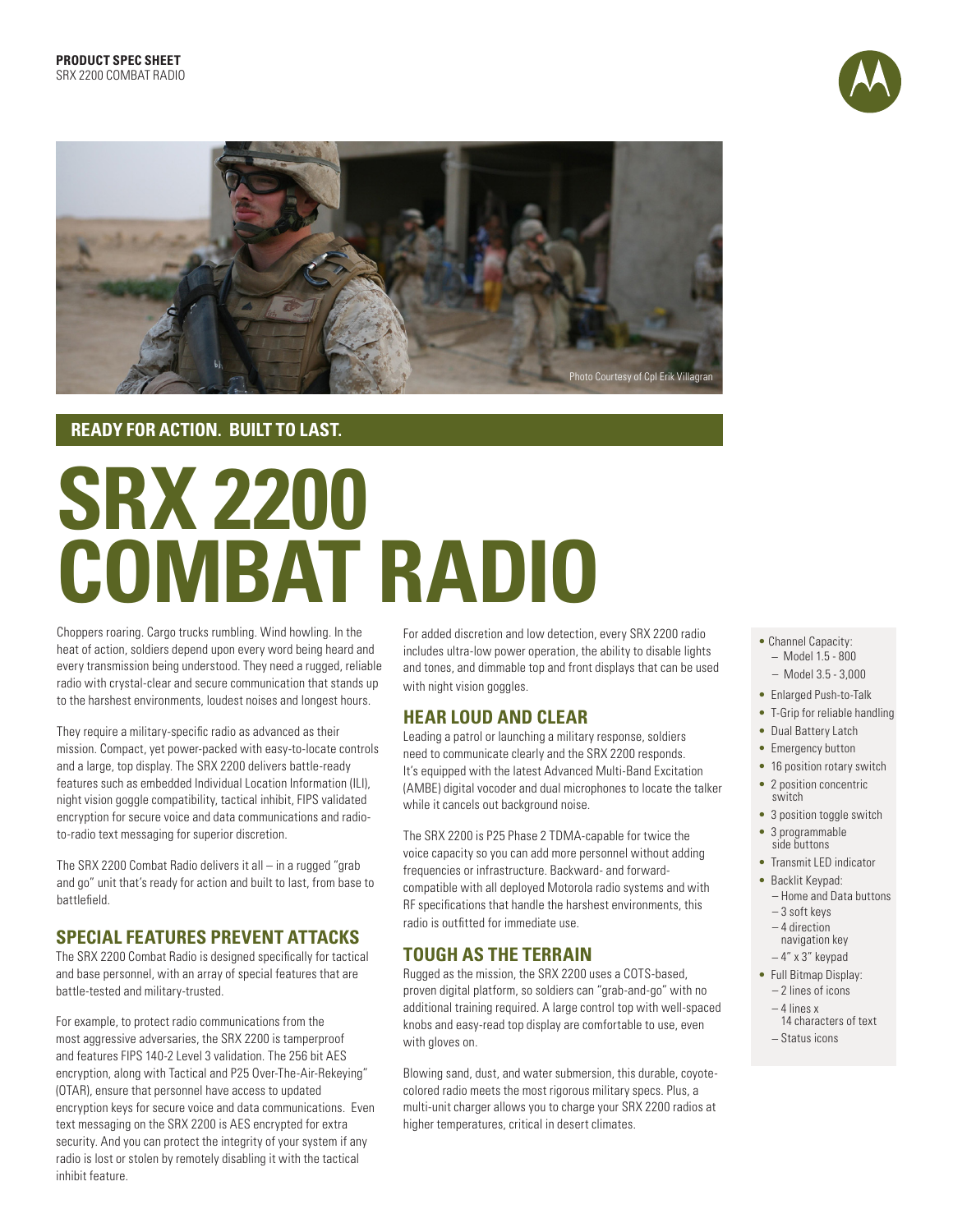#### **PRODUCT SPEC SHEET** SRX 2200 COMBAT RADIO



#### **FEATURES AND BENEFITS:**

Available in 800Mhz, VHF, and UHFR1 frequency bands

Trunking standards supported:

• Clear or digital encrypted ASTRO®25 Trunked Operation

• Capable of SmartZone®, SmartZone Omnilink, SmartNet® Analog MDC-1200 and Digital APCO P25 Conventional System Configurations

Narrow and wide bandwidth digital receiver (6.25 kHz equivalent / 12.5 kHz / 20 kHz / 25 kHz)

Embedded digital signaling (ASTRO & ASTRO 25)

Available in 2 models

Integrated Individual Location Information (ILI) capable

Intelligent Lighting

Radio Profiles

Unified Call List (Model 3.5 only)

User programmable voice announcement

Meets Applicable MIL-STD-810C, D, E, F and G

Rugged submersible housing - standard (2 meters, 2 hours)\*

Tactical Coyote Brown housing

Custom recess label areas

- Superior Audio Features:
- 0.5 W high audio speaker
- Dual microphones
- 2-mic noise canceling technology

#### Utilizes Windows XP, Vista and Windows 7 Customer Programming

- 
- Software (CPS)<br>• Supports USB communications
- Built in FLASHport™ support

Full portfolio of accessories including IMPRES batteries, chargers and audio devices

Military Data Package includes:<br>• Programming Over Project P25

- Programming Over Project P25 Radio Packet Data (IV&D) Individual Location Information (ILI)
- 
- 
- Activation and Functionality<br>• Toxt Mossaging **Text Messaging**
- Tactical Inhibit

### **OPTIONAL FEATURES:**

Enhanced Encryption capability Over the Air Rekeying (OTAR) Mission Critical Wireless\*\*\* Night Vision Goggle Profile Text Messaging

> \* Radios meet industry standards (IPx7) for immersion. \*\*0.25W transmit in UHFR1 is for tactical use only.

\*\*\* Compatible with BT 2.0 and HSP and PAN BT Profiles

| <b>TRANSMITTER - TYPICAL PERFORMANCE SPECIFICATIONS</b>          |                    |                                              |                                           |                                           |
|------------------------------------------------------------------|--------------------|----------------------------------------------|-------------------------------------------|-------------------------------------------|
|                                                                  |                    | 700/800                                      | <b>VHF</b>                                | <b>UHF Range 1</b>                        |
| Frequency Range/<br><b>Bandsplits</b>                            | 700 MHz<br>800 MHz | 763-776, 793-806 MHz<br>806-824, 851-870 MHz | 136-174 MHz                               | 380-470 MHz                               |
| <b>Channel Spacing</b>                                           |                    | 25/12.5 kHz                                  | 25/20/12.5 kHz                            | 25/20/12.5 kHz                            |
| Maximum Frequency Separation                                     |                    | <b>Full Bandsplit</b>                        | <b>Full Bandsplit</b>                     | <b>Full Bandsplit</b>                     |
| Rated RF Output<br>Power Adj <sup>1</sup>                        | 700 MHz<br>800 MHz | 0.25 to 2.5W<br>0.25 to 3W                   | 1-6 Watts Max                             | $0.25W^{**}$ , 1-5 Watts Max              |
| Frequency Stability <sup>1</sup><br>(-30°C to +60°C; +25°C Ref.) |                    | ±0.00010%                                    | ±0.00010%                                 | ±0.00010%                                 |
| Modulation Limiting <sup>1</sup>                                 |                    | $\pm 5$ kHz / $\pm 4$ kHz / $\pm 2.5$ kHz    | $\pm 5$ kHz / $\pm 4$ kHz / $\pm 2.5$ kHz | $\pm 5$ kHz / $\pm 4$ kHz / $\pm 2.5$ kHz |
| Emissions (Conducted and Radiated) <sup>1</sup>                  |                    | $-75$ dB                                     | $-75$ dBc                                 | $-75$ dBc                                 |
| Audio Response <sup>1</sup>                                      |                    | $+1, -3$ dB                                  | $+1, -3$ dB                               | $+1, -3$ dB                               |
| FM Hum & Noise                                                   | 25 kHz<br>12.5 kHz | -48 dB/-47 dB<br>-46 dB/-45 dB               | $-47$ dB<br>-45 dB                        | $-48$ dB<br>-45 dB                        |
| Audio Distortion <sup>1</sup>                                    | 700 MHz<br>800 MHz | 0.60%<br>$1\%$                               | 0.50%                                     | 0.60%                                     |

| <b>SRX 2200 ACCESSORIES</b> |                                                                                      |  |  |  |
|-----------------------------|--------------------------------------------------------------------------------------|--|--|--|
| <b>NNTN8182A</b>            | Lilon 2900 MAh battery<br>(coyote brown),<br>Rugged                                  |  |  |  |
| NNTN8269A                   | SRX 2200 carrying pouch<br>(coyote brown)                                            |  |  |  |
| <b>NNTN8235</b>             | Remote Speaker<br>Microphone<br>(coyote brown), IP57                                 |  |  |  |
| <b>NNTN8236</b>             | Remote Speaker<br>Microphone with 3.5mm<br>audio jack (coyote brown),<br><b>IP54</b> |  |  |  |
|                             | This list represents accessories specifically designed                               |  |  |  |

This list represents accessories specifically designed for the SRX 2200.

The SRX 2200 is compatible with additional APX accessories. Please see your Motorola sales representative for a complete list of those accessories.

| 1981 1981 1992 1993 1994 22.99                |                          |          |                            |                         |
|-----------------------------------------------|--------------------------|----------|----------------------------|-------------------------|
| <b>Battery Capacity / Type</b>                | Dimensions (HxWxD)       | Weight   | <b>Battery Part Number</b> | <b>Battery Capacity</b> |
| Li-lon 2900 mAh Rugged***                     | $3.07''$ x 2.34" x 1.65" | 6.53 oz  | <b>NNTN8182</b>            | 2900 mAh                |
| Li-Ion IMPRES 2900 mAh IP67                   | $3.07''$ x 2.34" x 1.65" | 6.53 oz  | <b>NNTN7038</b>            | 2900 mAh                |
| Li-Ion IMPRES 4200 mAh IP67                   | 5.07" x 2.34" x 1.65"    | 11.29 oz | <b>NNTN7034</b>            | 4200 mAh                |
| Li-Ion IMPRES 4100 mAh FM <sup>2</sup> IP67   | 5.07" x 2.34" x 1.65"    | 11.29 oz | <b>NNTN7033</b>            | 4100 mAh                |
| NiMH IMPRES 2100 mAh IP67                     | 5.12" x 2.34" x 1.57"    | 11.82 oz | <b>NNTN7037</b>            | 2100 mAh                |
| NiMH IMPRES 2000 mAh FM <sup>2</sup> Rugged   | 5.12" x 2.34" x 1.57"    | 11.82 oz | <b>NNTN7035</b>            | 2000 mAh                |
| Li-Ion IMPRES 2300 mAh FM <sup>2</sup> Rugged | 3.39" x 2.34" x 1.65"    | 6.53 oz  | <b>NNTN8092</b>            | 2300 mAh                |

\*\*\*Standard shipping battery



**BATTEBIES END SPY 2200**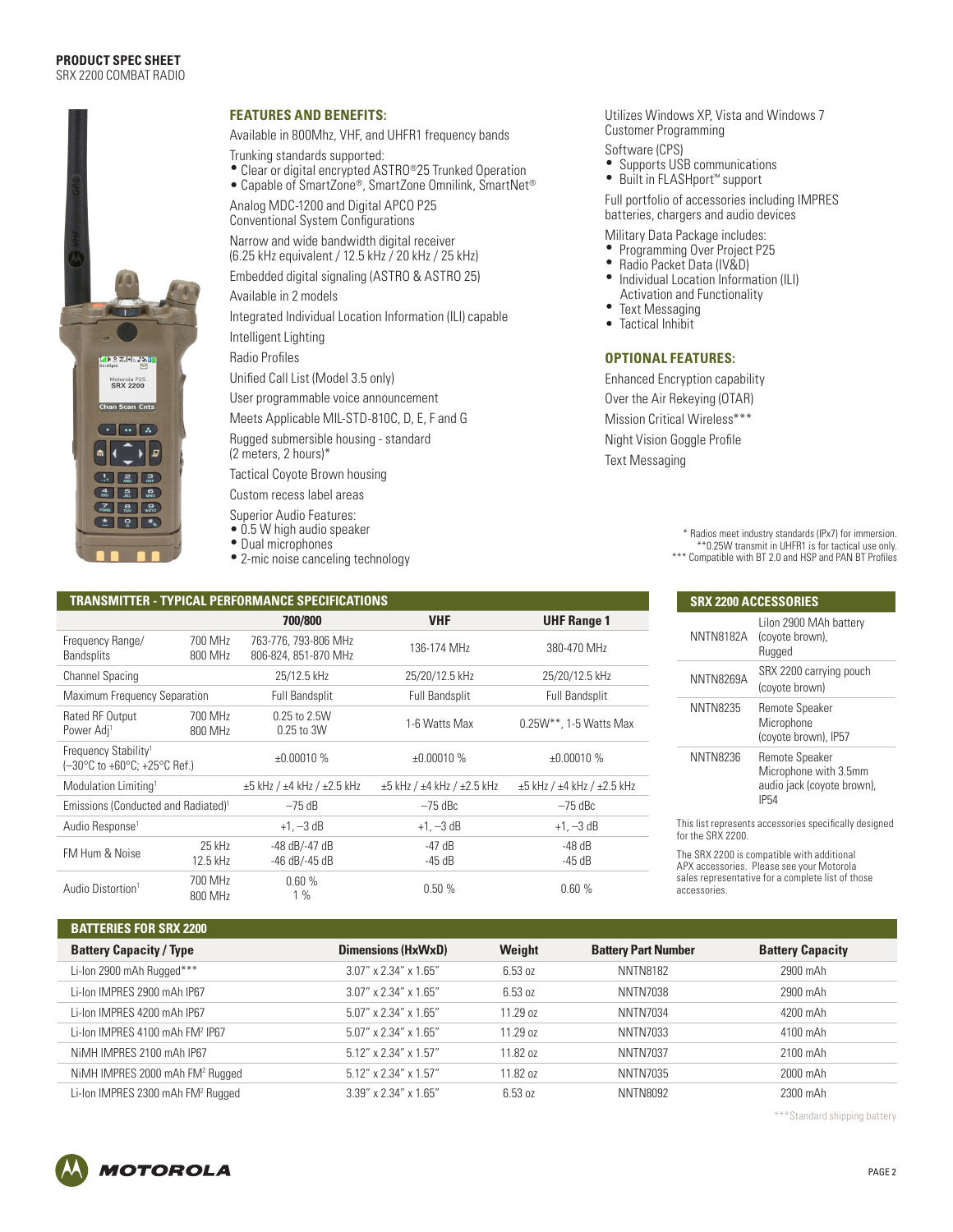| <b>RADIO MODELS</b>              |                                                                                                                                        | $_{\rm max}$                                                                                                                                                                                                                  |  |  |  |
|----------------------------------|----------------------------------------------------------------------------------------------------------------------------------------|-------------------------------------------------------------------------------------------------------------------------------------------------------------------------------------------------------------------------------|--|--|--|
|                                  | <b>MODEL 1.5</b>                                                                                                                       | <b>MODEL 3.5</b>                                                                                                                                                                                                              |  |  |  |
| Display                          | Full bitmap monochromatic LCD top display<br>1 line text x 8 characters<br>1 line of icons<br>No menu support<br>Multi-color backlight | Top display plus:<br>Full bitmap color LCD display<br>4 lines of text x 14 characters<br>2 lines of icons<br>1 menu line x 3 menus<br>White backlight                                                                         |  |  |  |
| Keypad                           | none                                                                                                                                   | Backlight keypad<br>3 soft keys<br>4 direction navigation key<br>4x3 keypad<br>Home and Data buttons                                                                                                                          |  |  |  |
| <b>Channel Capacity</b>          | 3000                                                                                                                                   | 3000                                                                                                                                                                                                                          |  |  |  |
| <b>FLASHport Memory</b>          | 64 MB                                                                                                                                  | 64 MB                                                                                                                                                                                                                         |  |  |  |
| 700/800 MHz (763-870 MHz)        | H99UCD9PW5AN 0360LE                                                                                                                    | H99UCF9PW6AN 0360NJ                                                                                                                                                                                                           |  |  |  |
| VHF (136-174 MHz)                | H99KGD9PW5AN<br><b>Q360NK</b>                                                                                                          | H99KGH9PW7AN 0360HM                                                                                                                                                                                                           |  |  |  |
| UHF Range 1 (380-470 MHz)        | H99QDD9PW5AN<br>0360NL                                                                                                                 | H99QDH9PW7AN Q360HN/Q360JD (Ultra Low Power)                                                                                                                                                                                  |  |  |  |
| <b>Buttons &amp; Switches</b>    |                                                                                                                                        | Large PTT button • Angled On/Off volume control • Emergency button • 16 position top-mounted rotary switch<br>• 2-position concentric switch • Multi-color backlight • 3-position toggle switch • 3 programmable side buttons |  |  |  |
| <b>Transmitter Certification</b> |                                                                                                                                        |                                                                                                                                                                                                                               |  |  |  |
| 700/800 (764-869 MHz)            |                                                                                                                                        | AZ489FT5863*                                                                                                                                                                                                                  |  |  |  |
| VHF (136-174 MHz)                | AZ489FT3829*                                                                                                                           |                                                                                                                                                                                                                               |  |  |  |
| UHF Range 1 (380-470 MHz)        | AZ489FT4892*                                                                                                                           |                                                                                                                                                                                                                               |  |  |  |
| <b>FCC Emissions Designators</b> |                                                                                                                                        |                                                                                                                                                                                                                               |  |  |  |
| <b>FCC Emissions Designators</b> |                                                                                                                                        | 11K0F3E, 16K0F3E, 8K10F1D, 8K10F1E, 8K10F1W, 20K0F1E                                                                                                                                                                          |  |  |  |
| <b>Power Supply</b>              |                                                                                                                                        |                                                                                                                                                                                                                               |  |  |  |
| Power Supply                     | One rechargeable 2900 mAh Li-Ion Battery Standard (NNTN8182), with alternate battery options available.                                |                                                                                                                                                                                                                               |  |  |  |

\*Measured per single-tone procedure

\* Full featured model with Bluetooth® capability

|                                                                     | <b>RECEIVER - TYPICAL PERFORMANCE SPECIFICATIONS</b> |                                                                             |                                              |                                             |
|---------------------------------------------------------------------|------------------------------------------------------|-----------------------------------------------------------------------------|----------------------------------------------|---------------------------------------------|
|                                                                     |                                                      | 700/800                                                                     | <b>VHF</b>                                   | <b>UHF Range 1</b>                          |
| Frequency Range/<br><b>Bandsplits</b>                               | 700 MHz<br>800 MHz                                   | 763-776 MHz<br>851-870 MHz                                                  | 136-174 MHz                                  | 380-470 MHz                                 |
| <b>Channel Spacing</b>                                              |                                                      | 25/20/12.5 kHz                                                              | 25/20/12.5 kHz                               | 25/20/12.5 kHz                              |
| Maximum Frequency Separation                                        |                                                      | <b>Full Bandsplit</b>                                                       | <b>Full Bandsplit</b>                        | Full Bandsplit                              |
| Audio Output Power at Rated <sup>1</sup>                            |                                                      | 500mW                                                                       | 500mW                                        | 500mW                                       |
| Frequency Stability <sup>1</sup><br>(-30°C to +60°C; +25°C Ref.)    |                                                      | ±0.00010%                                                                   | ±0.00010%                                    | ±0.00010%                                   |
| Analog Sensitivity <sup>3</sup><br>Digital Sensitivity <sup>4</sup> | 12 dB SINAD<br>1% BER (800 MHz)<br>5% BER            | $0.250 \mu V$<br>$0.347 \mu V (0.333 \mu V)$<br>$0.251 \text{ }\mu\text{V}$ | $0.216 \mu V$<br>$0.277 \mu V$<br>$0.188$ µV | $0.216$ µV<br>$0.305 \mu V$<br>$0.18 \mu V$ |
| Selectivity <sup>1</sup>                                            | 25 kHz channel<br>12.5 kHz channel                   | 75.7 dB<br>67.5 dB                                                          | 79.3 dB<br>70 dB                             | 78.1 dB*<br>67.0 dB                         |
| Intermodulation                                                     |                                                      | 80 dB                                                                       | 80.5 dB                                      | 81.2 dB                                     |
| Spurious Rejection                                                  |                                                      | 76.6 dB                                                                     | 93.2 dB                                      | 80.6 dB                                     |
| <b>FM Hum and Noise</b>                                             | 25 kHz<br>12.5 kHz                                   | $-54dB$<br>$-48$ dB                                                         | $-53.8$ dB<br>$-48$ dB                       | $-55.2$ dB<br>$-47.4 \text{ dB}$            |
| Audio Distortion <sup>1</sup>                                       |                                                      | 0.9%                                                                        | 1.20 %                                       | 0.87%                                       |

| <b>DIMENSIONS OF</b><br>THE RADIOS WITHOUT BATTERY |               |                    |  |  |
|----------------------------------------------------|---------------|--------------------|--|--|
|                                                    | <b>Inches</b> | <b>Millimeters</b> |  |  |
| Length                                             | 5.47          | 139                |  |  |
| Width Push-To-Talk<br>button                       | 2.39          | 60.7               |  |  |
| Depth Push-To-Talk<br>button                       | 1.40          | 35.6               |  |  |
| Width Top                                          | 2.98          | 75.7               |  |  |
| Depth Top                                          | 1.58          | 40.1               |  |  |
| Depth Bottom of<br>Battery                         | 1.24          | 31.5               |  |  |
| Weight of the radios<br>without battery            | 10.9 oz       | 309 q              |  |  |

| <b>GPS SPECIFICATIONS</b> |                      |
|---------------------------|----------------------|
| Channels                  | 12                   |
| Tracking Sensitivity      | $-159$ dBm           |
| Accuracy <sup>5</sup>     | $<$ 10 meters (95%)  |
| Cold Start                | $<$ 60 seconds (95%) |
| Hot Start                 | $<$ 10 seconds (95%) |
|                           |                      |

Mode of Operation Autonomous (Non-Assisted) GPS